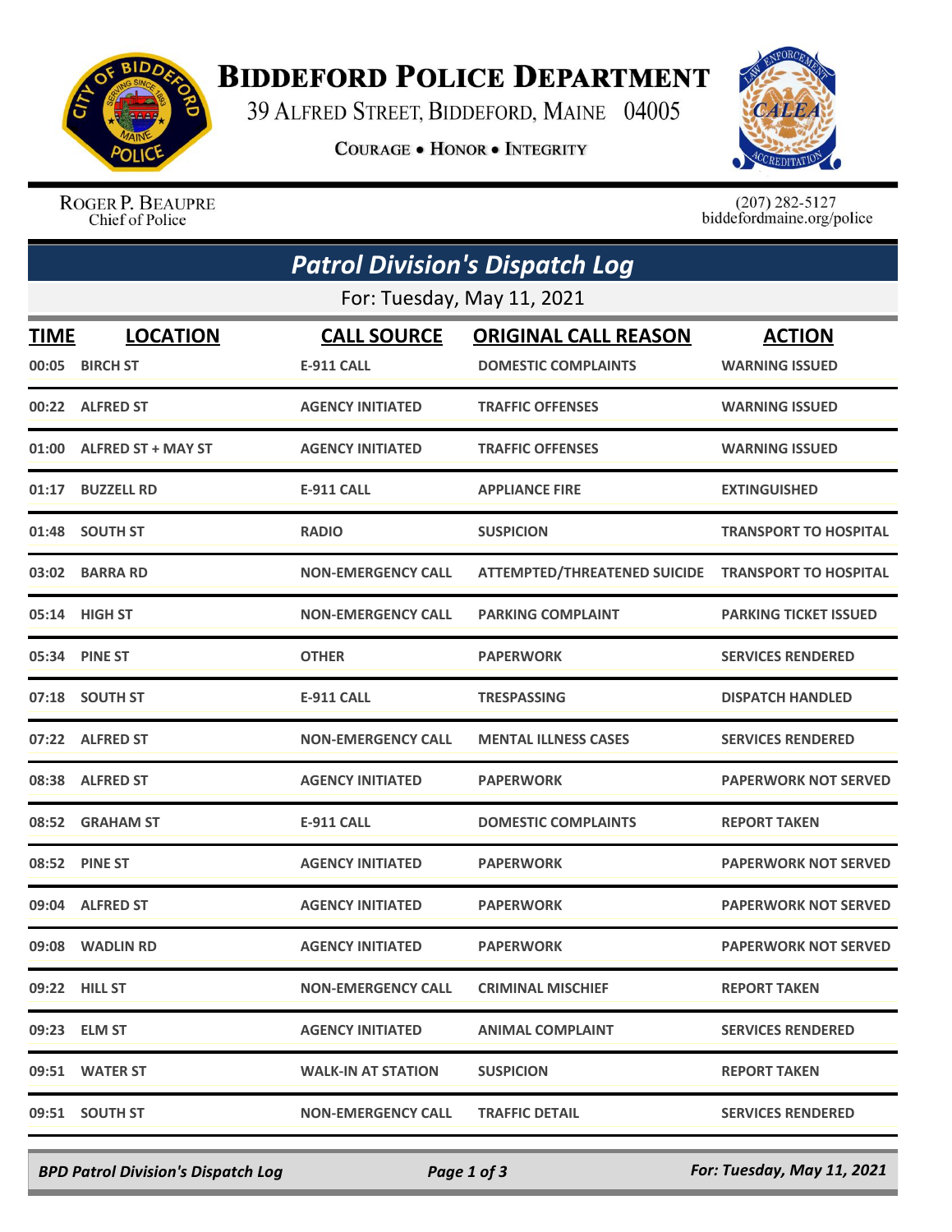| <b>TIME</b> | <b>LOCATION</b>                  | <b>CALL SOURCE</b>        | <b>ORIGINAL CALL REASON</b>                                   | <b>ACTION</b>             |
|-------------|----------------------------------|---------------------------|---------------------------------------------------------------|---------------------------|
|             | 10:02 HILL ST                    | <b>NON-EMERGENCY CALL</b> | FRAUD / SCAM                                                  | <b>REPORT TAKEN</b>       |
|             | 10:43 CLIFFORD ST                | <b>NON-EMERGENCY CALL</b> | <b>ARTICLES LOST/FOUND</b>                                    | <b>NO ACTION REQUIRED</b> |
|             | 11:01 HIGH ST                    | <b>E-911 CALL</b>         | <b>ANIMAL COMPLAINT</b>                                       | <b>SERVICES RENDERED</b>  |
|             | 11:06 CLEAVES ST                 | <b>NON-EMERGENCY CALL</b> | <b>CRIM THREAT / TERRORIZING</b>                              | <b>REPORT TAKEN</b>       |
|             | 11:45 WASHINGTON ST              | <b>NON-EMERGENCY CALL</b> | PARKING COMPLAINT/SCOFFLAW                                    | <b>VEHICLE TOWED</b>      |
|             | 11:45 PIKE ST                    | <b>NON-EMERGENCY CALL</b> | <b>PARKING COMPLAINT</b>                                      | <b>NO VIOLATION</b>       |
|             | 12:14 MILE STRETCH RD            | <b>NON-EMERGENCY CALL</b> | <b>UNLOCKED DOORS - WINDOWS</b>                               | <b>REPORT TAKEN</b>       |
|             | 13:22 WEST ST                    | <b>NON-EMERGENCY CALL</b> | <b>SERVICE CALL</b>                                           | <b>REMOVED HAZARD</b>     |
| 14:06       | <b>MARINER WAY</b>               | <b>NON-EMERGENCY CALL</b> | <b>DISTURBANCE / NOISE</b>                                    | <b>FIELD INTERVIEW</b>    |
|             | 14:25 ALFRED ST + PRECOURT ST    | <b>E-911 CALL</b>         | <b>DISABLED VEHICLE</b>                                       | <b>SERVICES RENDERED</b>  |
|             | 14:29 ALFRED ST                  | <b>NON-EMERGENCY CALL</b> | <b>ANIMAL COMPLAINT</b>                                       | <b>GONE ON ARRIVAL</b>    |
| 14:37       | <b>MAIN ST</b>                   | <b>NON-EMERGENCY CALL</b> | <b>JUVENILE OFFENSES</b>                                      | <b>SERVICES RENDERED</b>  |
|             | 15:05 CLEAVES ST                 | <b>WALK-IN AT STATION</b> | <b>ANIMAL COMPLAINT</b>                                       | <b>SERVICES RENDERED</b>  |
|             | 15:15 CLEAVES ST                 | <b>E-911 CALL</b>         | 911 MISUSE                                                    | <b>SERVICES RENDERED</b>  |
|             | 15:21 SACO FALLS WAY             | <b>WALK-IN AT STATION</b> | <b>SEX OFFENSES</b>                                           | <b>SUMMONS ISSUED</b>     |
|             |                                  |                           | OFFENDER: LUIZ COLIVEIRA  AGE: 55  RESIDENT OF: BIDDEFORD, ME |                           |
|             | CHARGE: UNLAWFUL SEXUAL TOUCHING |                           |                                                               |                           |
|             | <b>15:33 PIKE ST</b>             | E-911 CALL                | <b>TRESPASSING</b>                                            | <b>REPORT TAKEN</b>       |
|             | <b>16:04 GLAUDE AVE</b>          | <b>NON-EMERGENCY CALL</b> | <b>ANIMAL COMPLAINT</b>                                       | <b>SERVICES RENDERED</b>  |
|             | <b>16:10 PIKE ST</b>             | E-911 CALL                | <b>TRESPASSING</b>                                            | <b>GONE ON ARRIVAL</b>    |
|             | 16:49 ELM ST                     | <b>AGENCY INITIATED</b>   | <b>TRAFFIC OFFENSES</b>                                       | <b>WARNING ISSUED</b>     |
|             | 16:58 ADAMS ST + JEFFERSON ST    | <b>AGENCY INITIATED</b>   | <b>TRAFFIC OFFENSES</b>                                       | <b>WARNING ISSUED</b>     |
|             | 17:16 POOL ST                    | <b>NON-EMERGENCY CALL</b> | <b>DISTURBANCE / NOISE</b>                                    | <b>NEGATIVE CONTACT</b>   |
|             | 17:37 HIGH ST                    | <b>NON-EMERGENCY CALL</b> | <b>THEFT</b>                                                  | <b>REPORT TAKEN</b>       |
|             | 17:43 ELM ST                     | <b>AGENCY INITIATED</b>   | <b>TRAFFIC OFFENSES</b>                                       | <b>VSAC ISSUED</b>        |
|             | 17:50 THORNTON ST                | <b>NON-EMERGENCY CALL</b> | <b>THEFT</b>                                                  | <b>REPORT TAKEN</b>       |
|             | 17:56 ELM ST                     | <b>AGENCY INITIATED</b>   | <b>DOMESTIC COMPLAINTS</b>                                    | <b>NEGATIVE CONTACT</b>   |
|             |                                  |                           |                                                               |                           |

*BPD Patrol Division's Dispatch Log Page 2 of 3 For: Tuesday, May 11, 2021*